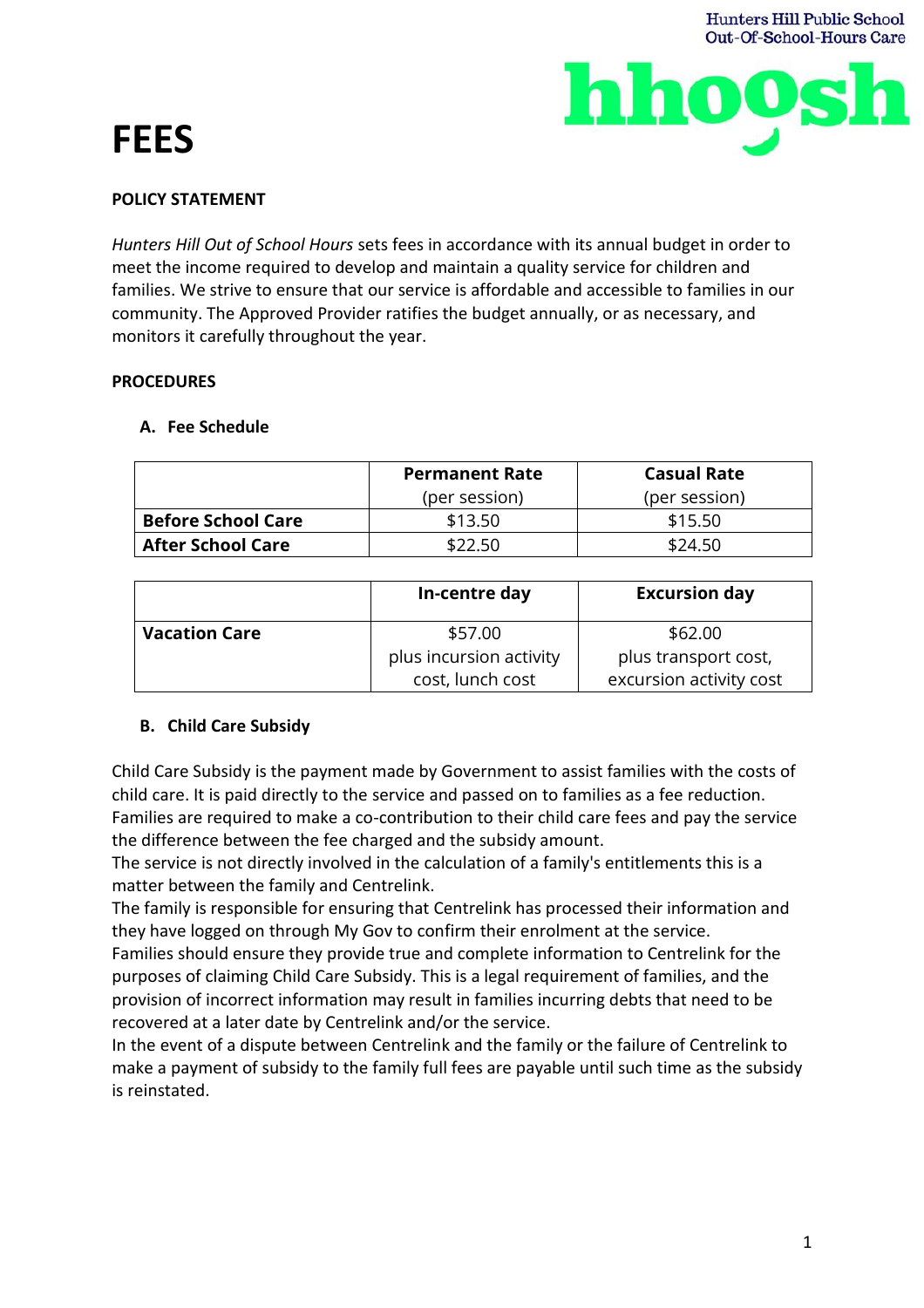



## **C. Bookings and cancellations**

- Each family is expected to make bookings in advance, for the care sessions required. Bookings will only be accepted when families have completed the service's Enrolment Form in full.
- Families wishing to cancel their child's place at the service are required to provide minimum 2 weeks written notice to the Nominated Supervisor, or they are liable to pay the equivalent of two weeks child care fees to the service.
- Cancellation of casual bookings will be charged if less that 24 hours notice is given to the service.

## **D. Absences**

- Fees are payable for family holidays and sick days if those days fall on a day that a child is booked into the service.
- The service will provide families with information about approved and allowable absences and will adhere to the Child Care Subsidy System (CCSS) in relation to absences.

## **E. Service closure**

• No fee is charged while the service is closed over the Christmas/New Year period.

## **F. Payment of Fees**

- Fees must be paid once Invoiced, within the stated due date. Families will be provided with a statement of fees charged by the service will be provided to all families (Regulation 168).
- Failure to pay unpaid fees may result in debt recovery action being taken and discontinuation of care for the child unless the family has initiated a repayment schedule for the unpaid fees with the Nominated Supervisor.

## **G. Debt recovery**

- The Approved Provider reserves the right to act to recover debts owing to the service. This can include the engagement of debt collectors to recover the monies owed.
- Where a family owes any overdue fees to the service, the child's place may be suspended, until all outstanding monies are paid, or both parties agree to a payment plan. Fees not paid by the due date will be followed up as below:
	- 1. An initial letter stating fees are overdue will be sent 7 days after the fees due date, giving 10 working days for payment. A late fee of \$25 will be added to the invoice.
	- 2. If payment is not received, families will be invited, by telephone, to attend a meeting with the Nominated Supervisor and Treasurer within 7 days to discuss a payment plan.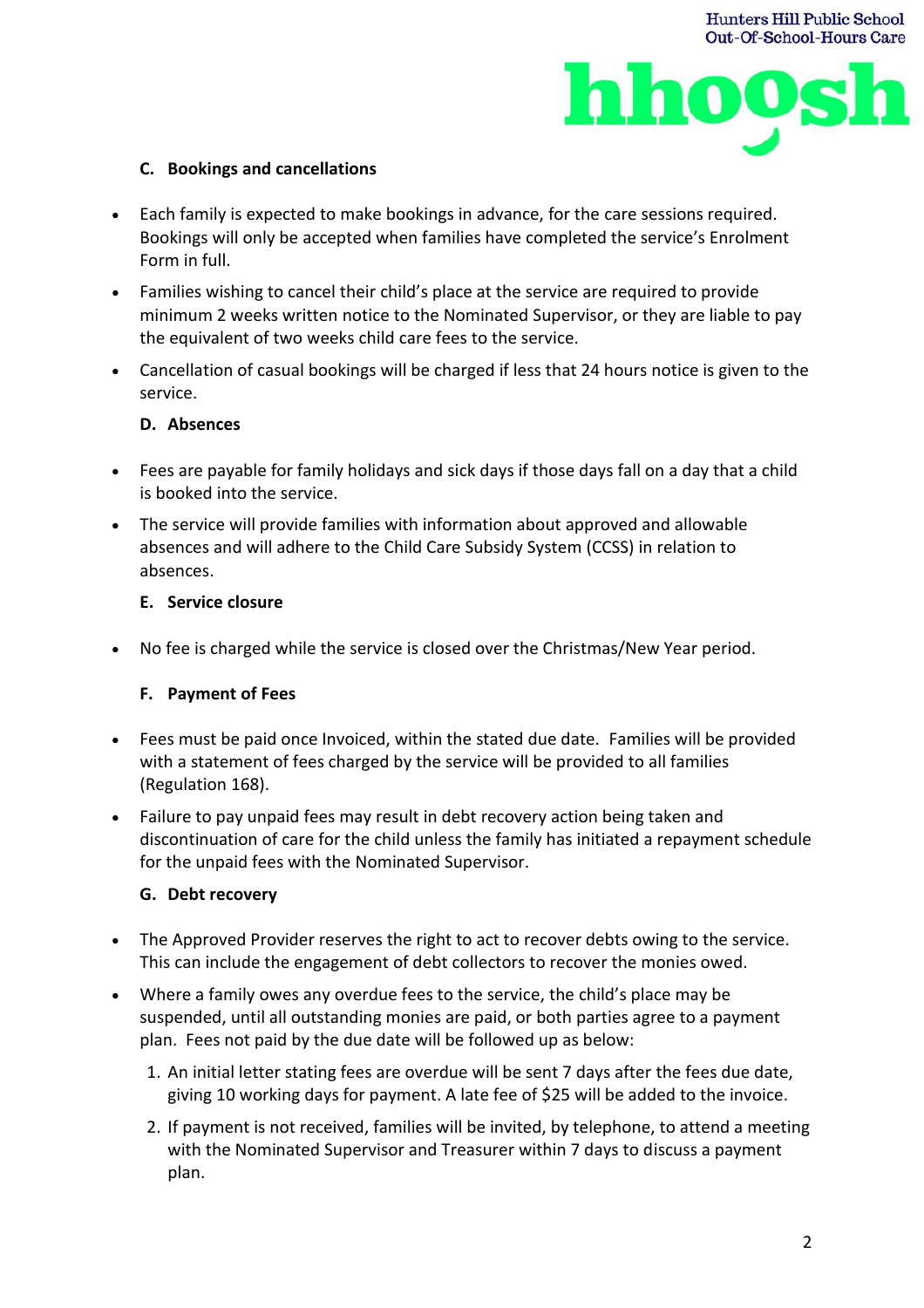3. Failure to attend the meeting and continued nonpayment for a period of 5 working days will result



in a second and final letter notifying the family that unless payment is made within 5 working days, or a payment plan entered into, the child will be unable to attend the service.

- 4. If a signed payment plan is not adhered to, a follow-up process will commence at point 2.
- 5. The Approved Provider will reserve the right to employ the services of a debt collector and the family will be responsible for all fees associated with recovering the debt.

## **H. Late collection fee**

- The service operates from Before school care 7:15am 8:45am, Afterschool care 3:00pm – 6:00pm and 8:00am – 6:00pm Vacation Care. Staff are unable to accept children in the service outside of these hours. Should children be present after the closing time, a late fee of \$10 (per family) per five minutes will apply.
- The hours and days of operation of the service will be displayed prominently within the service (Regulation 173).
- In circumstances that are beyond the control of families, for example, weather and traffic accidents, which may result in them arriving late to collect their child, the Nominated Supervisor will have discretion to decide if families will be charged the late fee.
- Families who are continually late collecting their children, without a valid reason, may jeopardise their child's place at the service. Should this be the case, the Nominated Supervisor will meet with the family to discuss this.

# **I. Non- notification of Absence Fee – Afterschool Care**

• Families who fail to notify the centre of their child's absence from an After School Care session by 3pm on the day in question will be charged a non-notification fee of \$10 per occurrence. Due to strict regulations staff are required to follow up on a child's absence from care and the time and effort to chase up missing children puts a large burden on the centre's operation.

This can be through the following methods:

Email: [hello@hhoosh.com.au](mailto:hello@hhoosh.com.au) Phone: 9816 1903 Mobile/Text: 0424 474 064 My Family Lounge Portal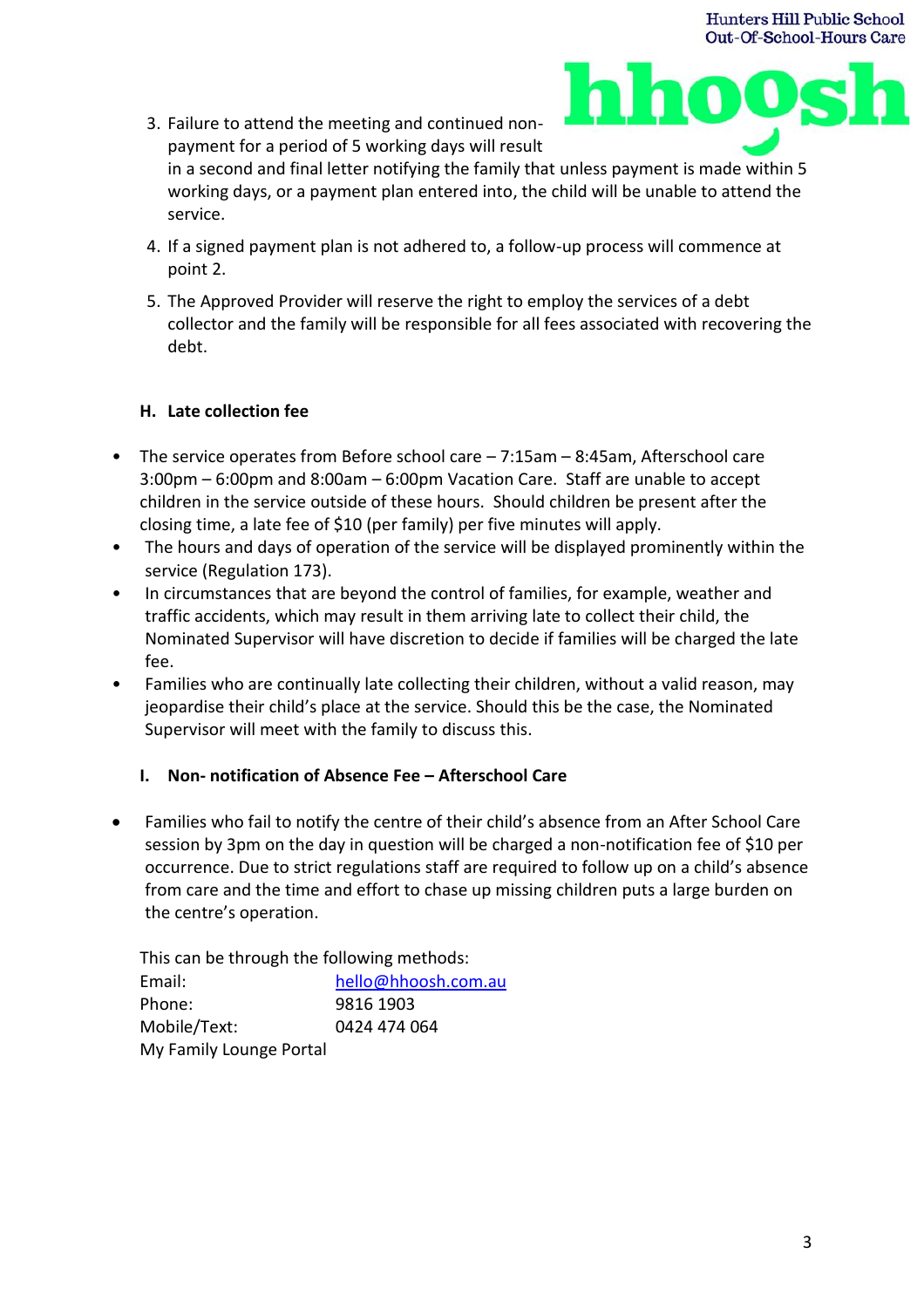## **J. Methods of Payment**



- Fees can be paid by:
	- Direct Debit from your bank account or credit card to the service's bank account. Details of the service's bank account are included in the Parent Handbook.
	- Credit Card Transaction Fees: Visa/master card 1.87%
- The service does not accept any cash payments.
- Families will be given a minimum of fourteen days' notice of any changes to the way in which fees are collected (Regulation 172).

## **K. Confidentiality**

- All information in relation to fees will be kept in strict confidence. Members of staff, management or the Approved Provider will not discuss individual names and details openly. Information will only be available to the nominated persons required to act, for example, to initiate debt recovery.
- Families may access their own account records at any time, or particulars of fees will be available in writing to families, upon request.

### **L. Increase of fees**

• The fees are set by the Approved Provider in order to meet the budget for each financial year. There will be ongoing monitoring of the budget and, should it be necessary to amend fees, families will be given a minimum of fourteen days' notice of any fee increase (Regulation 172).

### **M. Acknowledgement of responsibility to pay fees**

• Families are required to read and sign Section 9, *Payment of Fees* and Section 10, *Disclaimer/Informed Consent* of the service's Enrolment Form.

### CONSIDERATIONS:

| <b>Education and Care</b><br><b>Services National</b><br><b>Regulations</b> | <b>National</b><br>Quality<br><b>Standard</b> | <b>Other Service</b><br>policies/documentation | Other |
|-----------------------------------------------------------------------------|-----------------------------------------------|------------------------------------------------|-------|
|-----------------------------------------------------------------------------|-----------------------------------------------|------------------------------------------------|-------|